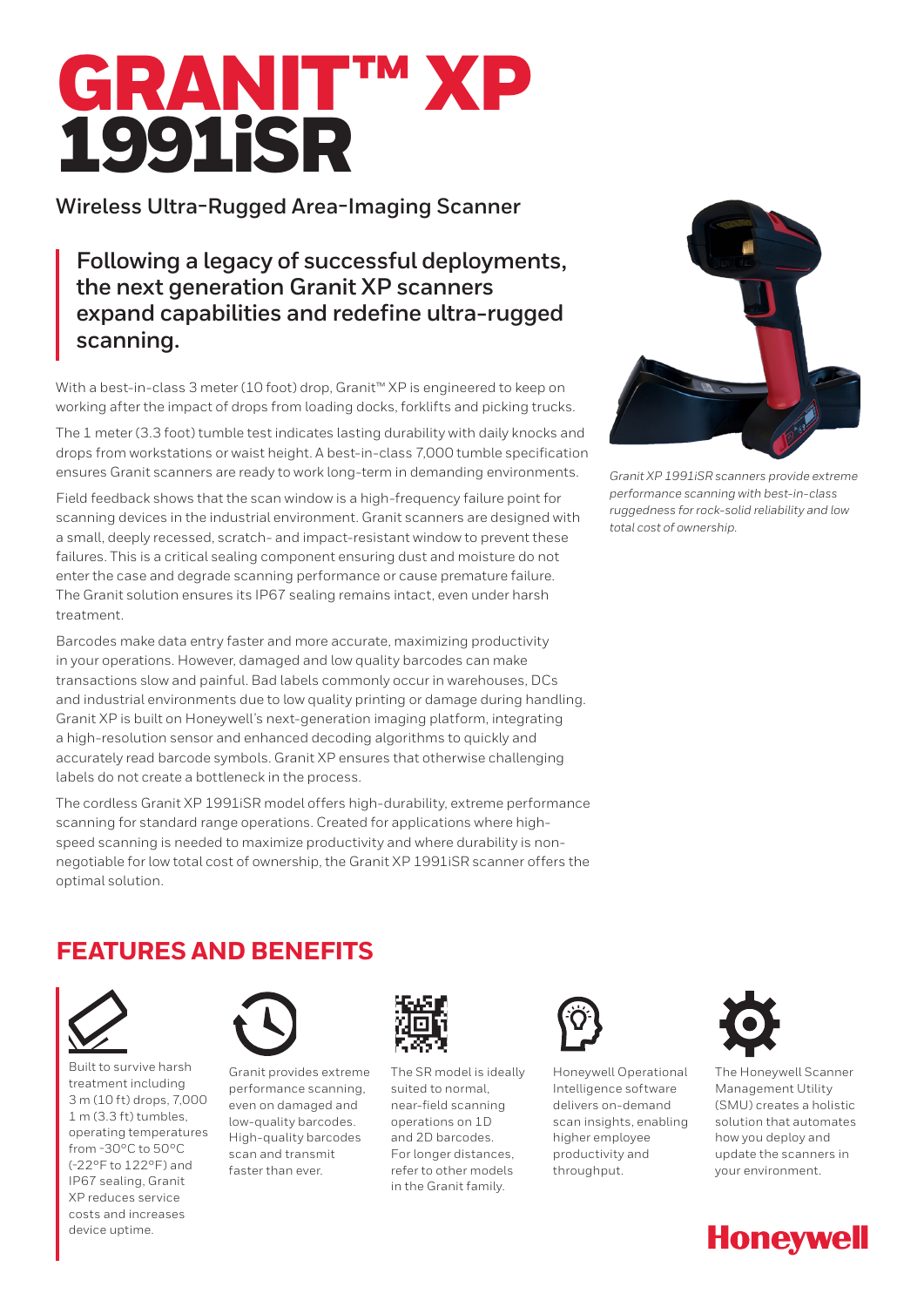## GRANIT™ XP 1991iSR Technical Specifications

## MECHANICAL

**Dimensions – Scanner (L x W x H):**  192 mm x 76 mm x 100 mm (7.6 in x 3.0 in x 3.9 in)

**Dimensions – Base (L x W x H):** 245 mm x 102 mm x 60 mm (9.6 in x 4.0 in x 2.4 in) **Weight – Cordless:**  $405$  g (14.3 oz)

## WIRELESS

**Radio/Range:** 2.4 GHz (ISM Band) Adaptive Frequency Hopping Bluetooth® v4.2; Class 1: 100 m (330 ft) line of sight

## **POWER OPTIONS**

**Battery:** 2450 mAh Li-ion minimum **Number of Scans:** Up to 50,000 scans per charge

**Expected Duration of Operation:**  14 hours (1 scan per second)

**User Indicators:** Good Decode LEDs, Beeper (adjustable tone and volume), Vibration (adjustable), Bluetooth® connectivity, Battery status

#### **ELECTRICAL**

**Input Voltage:** 4.0 VDC to 5.5 VDC **Operating Power – Cordless:** 5 W (1000 mA @ 5 VDC)

**Standby Power – Cordless (noncharging power):** 0.6 W (120 mA @ 5 VDC)

**Host System Interfaces:** USB, Keyboard Wedge, RS-232 TTL

## ENVIRONMENTAL

**Operating Temperature\*:** -20°C to 50°C (-4°F to 122°F)

**Storage Temperature: -40°C to 70°C** (-40°F to 158°F)

**Humidity:** Up to 95% relative humidity, non-condensing

### Drop:

**2 m (6.5 ft):** 50 drops from -30°C to 50°C (-22°F to 122°F), uncontrolled RH **2.4 m (8 ft):** 20 drops at 25°C (77°F), 55% RH

**3 m (10 ft):** MIL-STD-810G, 25°C (77°F), 55% RH

## **Tumble:** 7,000 1 m (3.3 ft) tumbles **Environmental Sealing – Scanner:**

IP67 and IP65 **Environmental Sealing – Charge/Communication Base:** IP51 **Light Levels: 0 to 100,000 lux** 

(9,290 foot-candles) **ESD:** ±20 kV air discharge, ±8 kV contact discharge

## SCAN PERFORMANCE

**Scan Pattern:** Area Imager (1280 x 800 pixel array)

**Motion Tolerance:** Up to 4500 mm/s (177 in/s)

**Scan Angle:** Horizontal: 40°, Vertical: 30° **Print Contrast:** 20% minimum

reflectance difference

**Roll, Pitch, Skew:** -360°, 45°, 65°

**Decode Capabilities:** Reads standard 1D, PDF, 2D, Postal, Digimarc, DOT Code and OCR symbologies

**Warranty – Scanner:** Three-year factory warranty

**Warranty – Battery Pack:** One-year factory warranty

## TYPICAL PERFORMANCE\*\*

| <b>Narrow Width</b>               | <b>Extended Range</b>                                     |
|-----------------------------------|-----------------------------------------------------------|
| 5 mil Code 39                     | 20 mm to 220 mm<br>$(0.8$ in to $8.7$ in)                 |
| 1.3 mil UPC                       | 0 mm to 504 mm<br>(0 in to 19.8 in)                       |
| 20 mil Code 39                    | 0 mm to 837 mm<br>(0 in to 33.0 in)                       |
| 6.7 mil PDF 417                   | 20 mm to 209 mm<br>$(0.8$ in to $8.2$ in)                 |
| 10 mil Data Matrix                | 30 mm to 220 mm<br>$(1.2 \text{ in to } 8.6 \text{ in})$  |
| 20 mil QR Code                    | 33 mm to 475 mm<br>$(1.3 \text{ in to } 18.7 \text{ in})$ |
| Min. resolution 1D<br>Code 39     | 3 mil (0.076 mm)                                          |
| Min. resolution 2D<br>Data Matrix | 6 mil (0.152 mm)                                          |

*\*With industrial-grade cable ordered separately.*

*\*\*Performance may be impacted by barcode quality and environmental conditions.*

**For more information**

[www.honeywellaidc.com](http://www.honeywellaidc.com)

## **Honeywell Safety and Productivity Solutions**

9680 Old Bailes Road Fort Mill, SC 29707 800-582-4263 [www.honeywell.com](http://www.honeywell.com)

Granit XP 1991iSR Data Sheet | Rev A | 05/20 © 2020 Honeywell International Inc.

For a complete listing of all compliance approvals and certifications, please visit [www.honeywellaidc.com/](http://www.honeywellaidc.com/compliance) [compliance.](http://www.honeywellaidc.com/compliance)

For a complete listing of all supported barcode symbologies, please visit [www.honeywellaidc.com/symbologies](http://www.honeywellaidc.com/symbologies). Bluetooth is a trademark or registered trademark of Bluetooth

SIG, Inc. Granit is a trademark or registered trademark of Honeywell

International Inc.

All other trademarks are the property of their respective owners.

> THE **TURE IS WHAT** WF **MAKE IT**

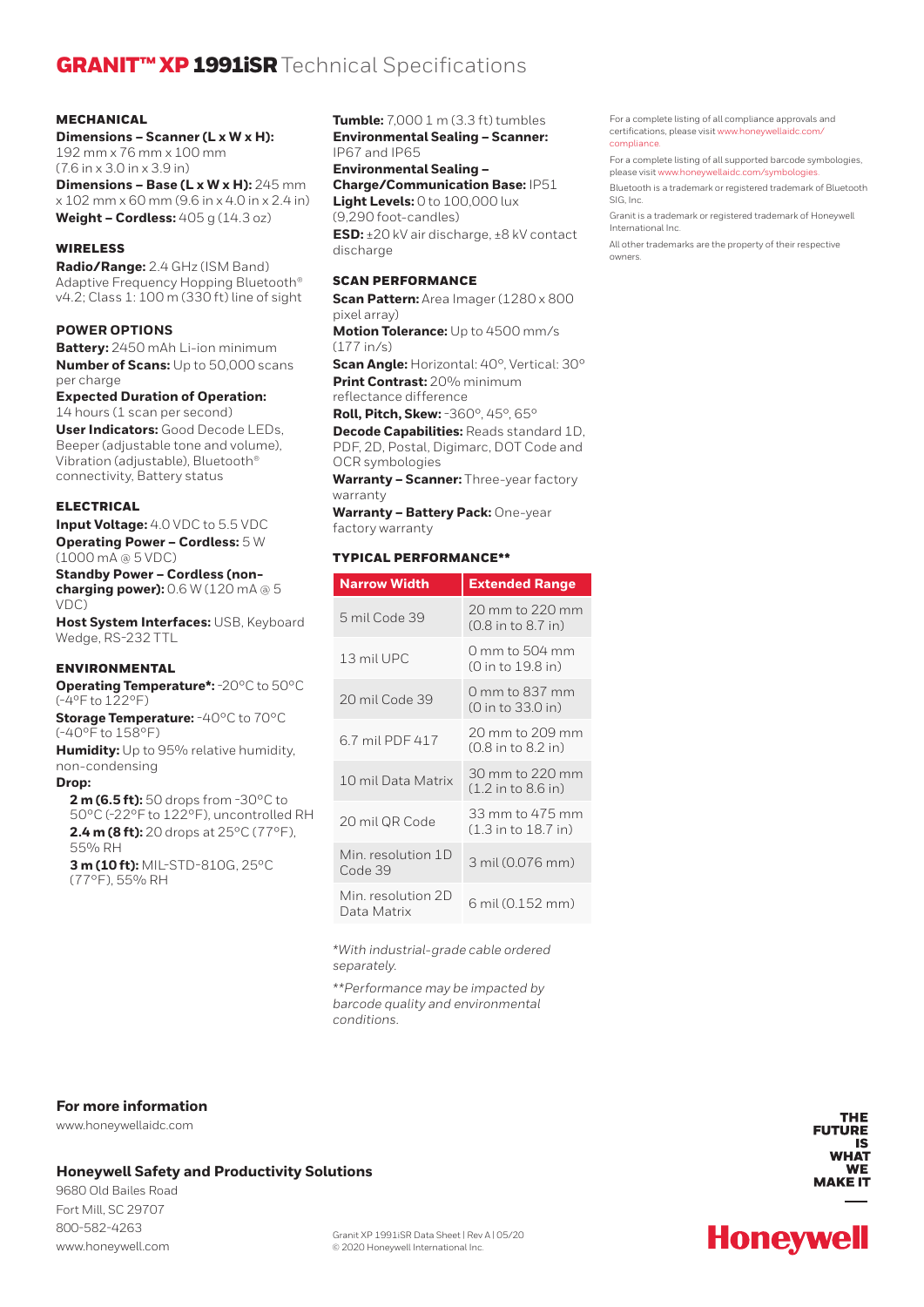# GRANIT™ X 1991iXR

## **Wireless Ultra-Rugged Area-Imaging Scanner**

**Following a legacy of successful deployments, the next generation Granit XP scanners expand capabilities and redefine ultra-rugged scanning.** 

With a best-in-class 3 meter (10 foot) drop, Granit™ XP is engineered to keep on working after the impact of drops from loading docks, forklifts and picking trucks.

The 1 meter (3.3 foot) tumble test indicates lasting durability with daily knocks and drops from workstations or waist height. A best-in-class 7,000 tumble specification ensures Granit scanners are ready to work long-term in demanding environments. With Honeywell FlexRange™ technology, Granit XP XR models offer an ideal blend of no-sacrifice near-field scanning plus the expanded range to read UPCs at 1.5 m (5 ft) and 100 mil (2.54 mm) rack labels at 10 m (33 ft), addressing many warehouse, distribution center and manufacturing workflows.

Field feedback shows that the scan window is a high-frequency failure point for scanning devices in the industrial environment. Granit scanners are designed with a small, deeply recessed, scratch- and impact-resistant window to prevent these failures. This is a critical sealing component ensuring dust and moisture do not enter the case and degrade scanning performance or cause premature failure. The Granit solution ensures its IP67 sealing remains intact, even under harsh treatment.

Barcodes make data entry faster and more accurate, maximizing productivity in your operations. However, damaged and low quality barcodes can make transactions slow and painful. Bad labels commonly occur in the warehouse, DC and industrial environments due to low quality printing or damage during handling. Granit XP is built on Honeywell's next-generation imaging platform, integrating a high-resolution sensor and enhanced decoding algorithms to quickly and accurately read barcode symbols. Granit XP ensures that otherwise challenging labels do not create a bottleneck in the process.

The cordless Granit XP 1991iXR model offers high-durability, extreme performance scanning for standard and extended range operations. Created for applications where high-speed scanning is needed to maximize productivity and where durability is non-negotiable for low total cost of ownership, the Granit XP 1991iXR scanner offers the optimal solution.



*Granit XP 1991iXR scanners provide extreme performance scanning iwith best-in-class ruggedness for rock-solid reliability and low total cost of ownership.*

## **FEATURES AND BENEFITS**



Built to survive harsh treatment including 3 m (10 ft) drops, 7,000 1 m (3.3 ft) tumbles, operating temperatures from -30°C to 50°C (-22°F to 122°F) and IP67 sealing, Granit XP reduces service costs and increases device uptime.



Granit provides extreme performance scanning, even on damaged and low-quality barcodes. High-quality barcodes scan and transmit faster than ever.



The XR model is ideally suited to normal, near-field scanning operations on 1D and 2D barcodes, plus eXpanded Range scanning of UPC to 1.5 m (5 ft) and 100 mil codes to 10 m (33 ft).



Honeywell Operational Intelligence software delivers on-demand scan insights, enabling higher employee productivity and throughput.



The Honeywell Scanner Management Utility (SMU) creates a holistic solution that automates how you deploy and update the scanners in your environment.